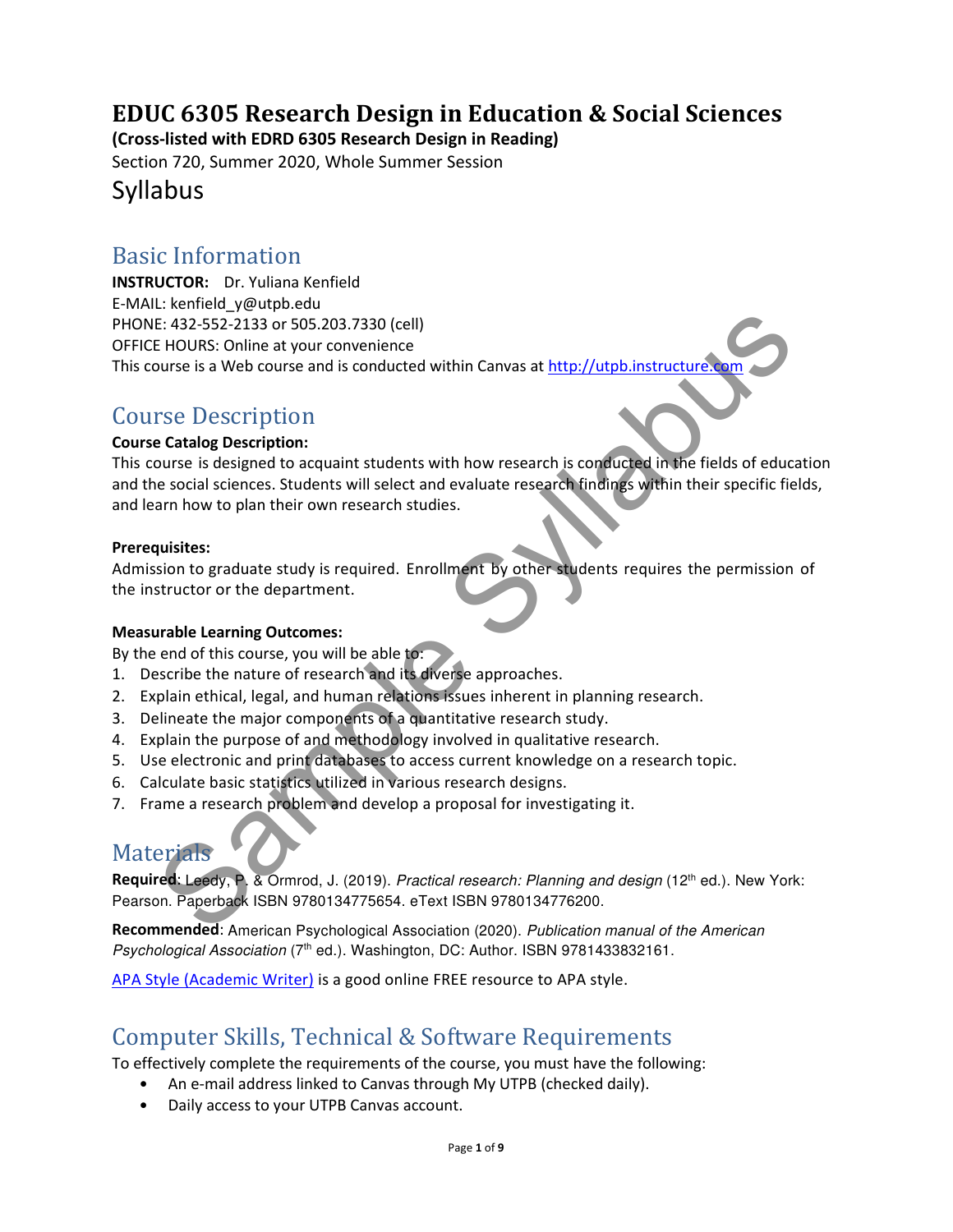- A working computer and Internet connection, to allow you to receive all course materials.
- To view the course content, you must have Microsoft Office and Acrobat Reader installed on your computer.

This course requires basic proficiency in the use of Word and PowerPoint to create and edit documents, and to save and submit files. Students also need basic proficiency in receiving, sending, and attaching files to email, and in the use of Internet search tools. To submit photo identification with the designated assignments, students will need access to a camera or a camera phone.

Students can use cloud version of Word, PowerPoint and other Microsoft products through use of their UTPB Outlook 365 and UTPB email address. For more information, refer to UTPB Office 365 Page.

#### Computer Technical Requirements

See Technical Requirements.

### Important Academic Dates UTPB Academic Calendar

# Class Communication and Feedback

Students in this course are encouraged to use the Conversations Inbox in Canvas for studentstudent and student-instructor interaction as much as possible. I will check the messages each morning, including weekends. I will also check the messages in the evening on dates that major assignments are due. Students are encouraged to update their preferred email address in My UTPB as an additional means of student-instructor communication.

### Course Overview



During the syllabus or content teaching in the teaching in the distinction, the complete the content of the distinct Calendar content Academic Calendar<br>Sample System is this course are encouraged to use the Conversations m Students will interact with each other and the instructor on the discussion board. Audio lectures with notes will supplement readings in the text, providing content in a variety of learning modes. Students will also visit several web sites pertaining to research design. Each student will develop a research proposal on a topic of interest to him or her. Students will work together to complete activities related to planning and conducting research.

#### Readings:

Each week, students will read chapters from Leedy and Ormrod (2019) and/or other resources. After completing the assigned readings, students will review lecture notes and audio lectures, that will summarize and elaborate upon the textbook material. (If there is any discrepancy between an audio file and the syllabus or course calendar, the final authority is the course syllabus.

#### Brief Explanation of Assignments:

Online Discussions: As a group, you will discuss seven topics related to educational research. Prompts will be provided every week. You are responsible for your activity in the discussions, and you are expected to respond professionally to each other's postings. At a minimum, you must respond to the original discussion question, and reply to the posts of two other students.

Research Proposal and Related Assignments: Working on your own (this is not a group activity),

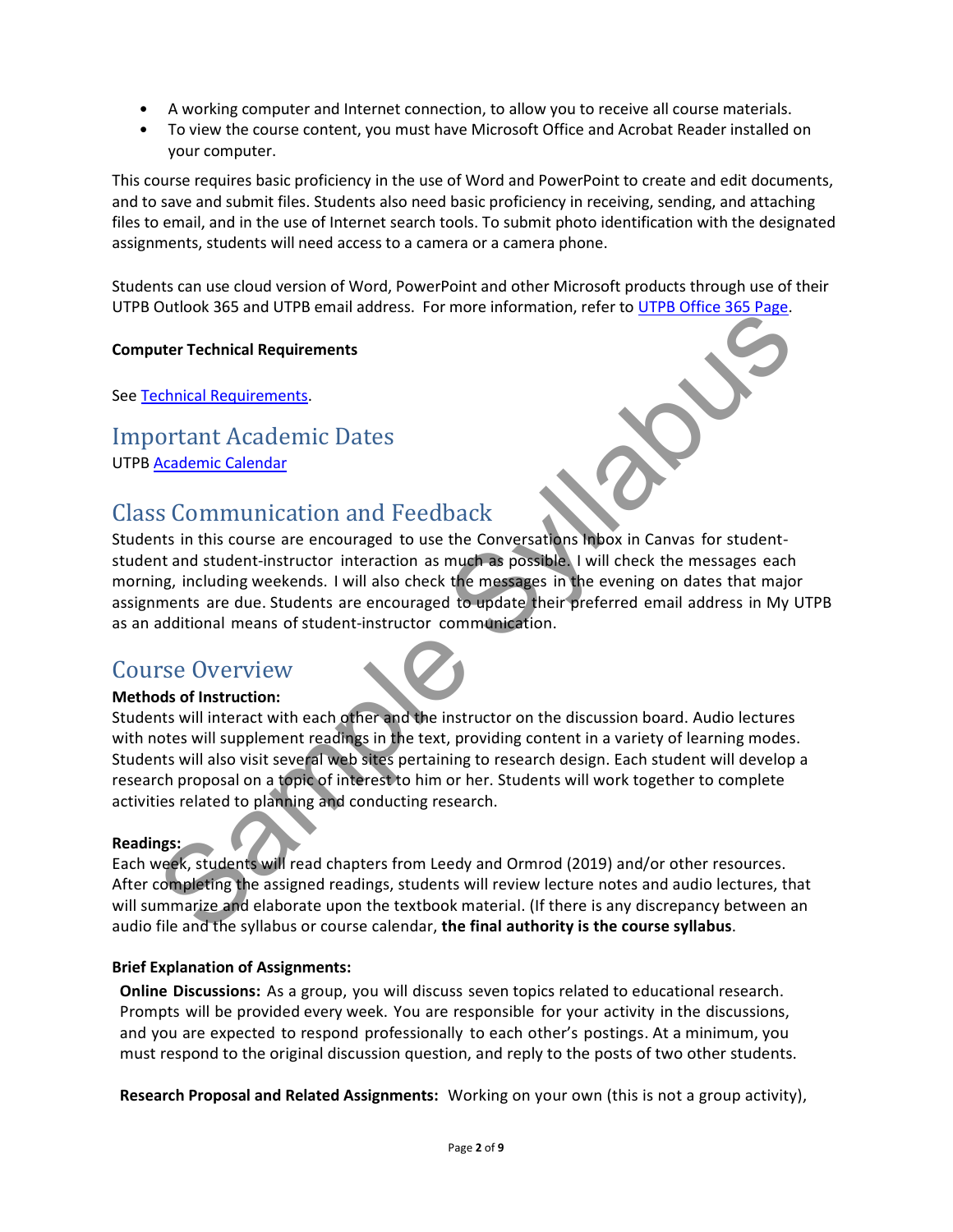you will complete seven short assignments that require you to reflect on topics related to educational research. You will also frame a research problem and write a proposal to investigate the problem, following the format of the American Psychological Association (APA).

#### Grading:

|           | <b>Course Activity</b>                                                                                                                |                                                   | <b>Points</b>   |                     | <b>Percentage of Grade</b> |  |
|-----------|---------------------------------------------------------------------------------------------------------------------------------------|---------------------------------------------------|-----------------|---------------------|----------------------------|--|
|           |                                                                                                                                       | Syllabus quiz                                     | 10              |                     | 3.3%                       |  |
|           |                                                                                                                                       | Human Participants Tutorial                       | 10              |                     | 3.3%                       |  |
|           | Plagiarism Tutorial<br>Research Topic & References                                                                                    |                                                   | 10              |                     | 3.3%                       |  |
|           |                                                                                                                                       |                                                   | 10              |                     | 3.3%                       |  |
|           | Topic Paragraph & Expanded<br>Reference List                                                                                          |                                                   | 10              |                     | 3.3%                       |  |
|           | <b>Finding Themes in Research</b><br><b>Topical Outline</b><br>Rough Draft: Intro & Lit Review                                        |                                                   | 10<br>10<br>25  |                     | 3.3%                       |  |
|           |                                                                                                                                       |                                                   |                 |                     | 3.3%                       |  |
|           |                                                                                                                                       |                                                   |                 |                     | 8.3%                       |  |
|           |                                                                                                                                       | Rough Draft: Methodology,<br>Ethics, and Timeline | 25              |                     | 8.3%                       |  |
|           | <b>CAEP Permission; Dispositions</b><br>Final Draft: Research Proposal<br>Discussion participation<br>7 Topics @ 10 pts each<br>Total |                                                   | 10 <sup>°</sup> |                     | 3.3%                       |  |
|           |                                                                                                                                       |                                                   | 100             |                     | 33.3%                      |  |
|           |                                                                                                                                       |                                                   | 70              |                     | 23.3%                      |  |
|           |                                                                                                                                       |                                                   | 300             |                     | 100%                       |  |
| ng Scale: |                                                                                                                                       |                                                   |                 |                     |                            |  |
|           |                                                                                                                                       | <b>Grade Range</b>                                |                 | <b>Letter Grade</b> |                            |  |
|           |                                                                                                                                       | 90 and above                                      |                 |                     | Α                          |  |
|           |                                                                                                                                       | 80 to 89                                          |                 |                     | B                          |  |
|           |                                                                                                                                       | 70 to 79                                          |                 |                     | $\mathsf C$                |  |
|           |                                                                                                                                       | $65$ to 69                                        |                 |                     | D                          |  |
|           |                                                                                                                                       | Below 65                                          |                 |                     | F                          |  |
|           |                                                                                                                                       |                                                   |                 |                     |                            |  |

#### Grading Scale:

| <b>Grade Range</b> | <b>Letter Grade</b> |
|--------------------|---------------------|
| 90 and above       | А                   |
| 80 to 89           | R                   |
| 70 to 79           |                     |
| $65$ to $69$       |                     |
| Below 65           |                     |

\*Unless otherwise stated, all materials, activities, and assessments are required and are not optional.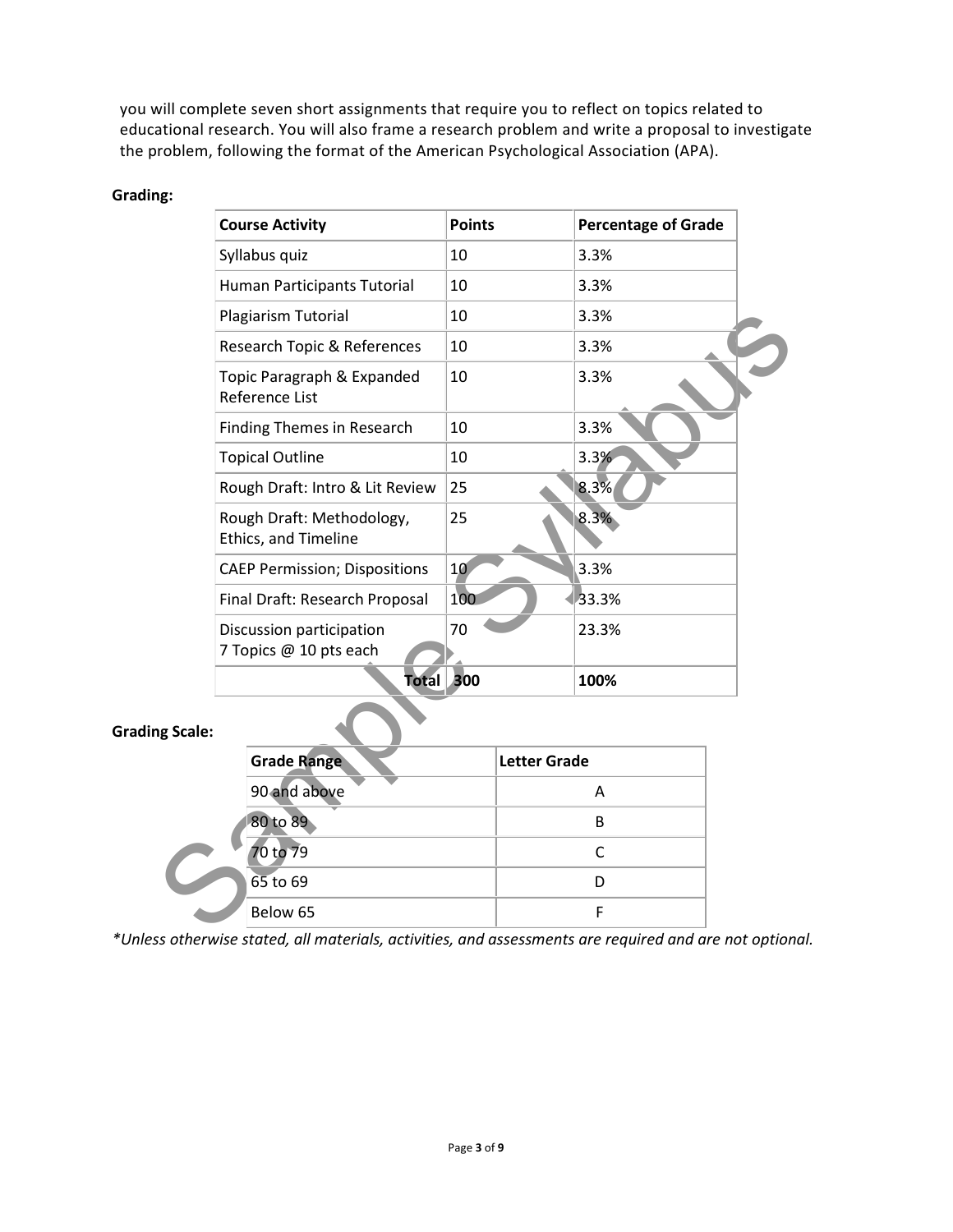# Schedule

| <b>Module</b> | <b>Week</b>       | <b>Topics &amp; Reading Assignments</b>                          | <b>Assignments Due</b>                                                 |
|---------------|-------------------|------------------------------------------------------------------|------------------------------------------------------------------------|
|               | May 26-May 31     | - Ethical responsibility and research                            | - Student ID authentication                                            |
| Module 1      |                   | - Plagiarism                                                     | - Human Participants Ethics Tutorial                                   |
|               | June 1-7          | - Developing a topic                                             | - Discussion: Syllabus facts                                           |
|               |                   | - Reading: Leedy & Ormrod Ch. 1                                  | - Discussion: Possible research                                        |
|               |                   | - Recommended: APA manual Ch. 1                                  | topics                                                                 |
|               | June 8-14         | - Research topics and references                                 | - Research topic and references                                        |
|               |                   | - Quantitative research                                          | - Plagiarism tutorial                                                  |
| Module 2      |                   | - Reading: Leedy & Ormrod Ch. 2                                  | - Discussion: Quantitative research                                    |
|               |                   |                                                                  |                                                                        |
|               | June 15-21        | - Writing a literature review                                    | - Topic paragraph & expanded                                           |
|               |                   | - Qualitative research                                           | references                                                             |
| Module 3      |                   | - APA format                                                     | - Finding themes in research                                           |
|               |                   | - Quantitative research<br>- Reading: Leedy & Ormrod Ch. 3, 5, 6 | - Discussion: Qualitative research                                     |
|               |                   | - Recommended: APA manual Ch. 2, 6, 7                            |                                                                        |
|               | June 22-28        | - Experimental & ex post facto design                            | - Discussion: Experimental, quasi-                                     |
|               |                   | - Reading: Leedy & Ormrod Ch. 4, 8, 9                            | experimental, or ex post facto                                         |
| Module 4      |                   |                                                                  | research                                                               |
|               |                   |                                                                  | -Submit Topical outline                                                |
|               |                   |                                                                  | - Start rough draft                                                    |
|               | June 29-July 5    | - Strategies for analyzing quantitative                          | - Submit rough draft: Introduction                                     |
|               |                   | data                                                             | and literature review                                                  |
| Module 5      |                   | - Reading: Leedy & Ormrod Ch. 11                                 |                                                                        |
|               | <b>July 6-12</b>  | - Program evaluation                                             | - Discussion: Action research                                          |
|               |                   | - Action research                                                | - Submit rough draft: Methodology,                                     |
|               |                   | - Reading: Leedy & Ormrod Ch. 4 p 100                            | ethics, and human relations                                            |
|               |                   | - Recommended: APA manual Ch. 3, 4                               | timeline                                                               |
|               |                   |                                                                  | - Write literature review for final                                    |
| Module 6      |                   |                                                                  | version of research proposal (do not                                   |
|               |                   |                                                                  | submit yet)                                                            |
|               | <b>July 13-19</b> | Preparing a research proposal                                    | - Write methodology for final                                          |
|               |                   | - Ethics and timeline                                            | proposal                                                               |
|               |                   | - Dispositions                                                   | - Write the human relations, ethics,                                   |
|               |                   | - Reading: Leedy & Ormrod Ch. 5, 6, 8,                           | and timeline for the final proposal                                    |
| Module 7      |                   | 9, 11, 12                                                        | - Complete CAEP permission form                                        |
|               |                   | - Recommended: APA manual Ch. 4                                  | - Complete disposition form                                            |
|               | <b>July 20-26</b> | - Abstract                                                       | - Write introduction and abstract for                                  |
|               |                   | -Continue working on draft                                       | final version of research proposal<br>- Discussion: self-evaluation of |
|               |                   | - Final research proposal                                        | proposal process                                                       |
|               |                   |                                                                  | - Submit final version of research                                     |
| Module 8      |                   |                                                                  | proposal (July 26 <sup>th</sup> )                                      |
|               | July 29           | - Last date to submit makeup work                                | - Last date to submit makeup work                                      |
|               |                   |                                                                  |                                                                        |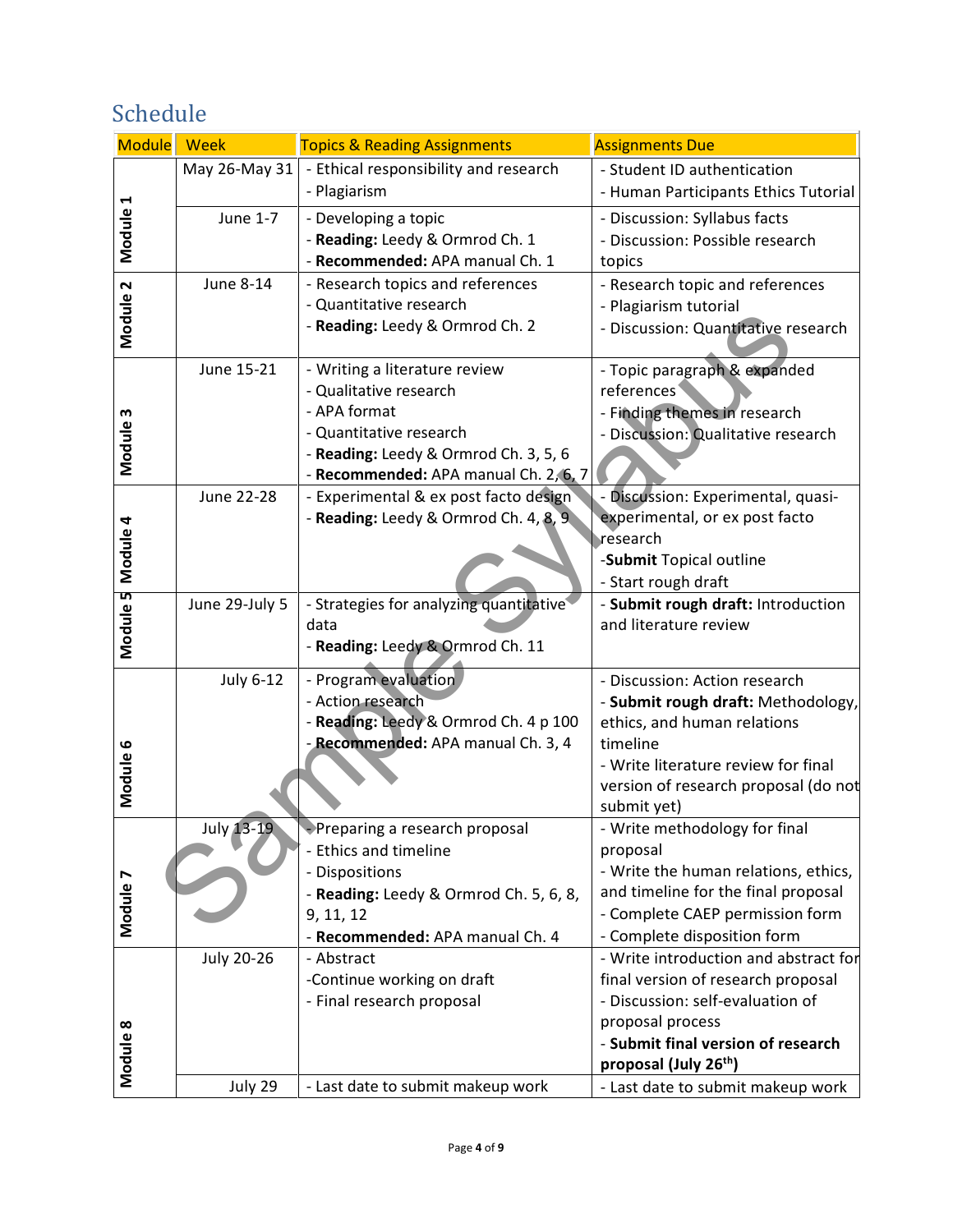# Online Student Authentication

UTPB requires that each student who registers for an online course is the same student who participates in, completes, and receives credit for the course. UTPB's Distance Education Policy requires faculty members to employ at least two methods of verification to ensure student identities. To access online courses students must login to the UTPB learning management system using their unique personal identifying username and secure password. UTPB's Distance Education Policy requires at least one additional student identification method within the course that has been determined and approved by the faculty or academic program.

ourse satisfies student authentication in two ways. (1) To access the online course, students mutidized to Canvas using their unique user name and password. (2) To complete the student identification assignment, students m This course satisfies student authentication in two ways. (1) To access the online course, students must log in to Canvas using their unique user name and password. (2) To complete the student identification authentication assignment, students must submit a photo of themselves as a "selfie," holding their student ID card or other approved photo ID\*. The photo should be a clear image of you and your ID, in color and well lit, taken in full facial view facing the camera. If you use a photo ID other than your student ID, it should show only your name and picture. Tape over any ID numbers. Submit the image file in either JPEG or PNG format.

\*Approved photo identifications are: passports, government issued identification, driver's licenses, and military ID from DoD, and your student ID.

### Policies

- 1. Discussion Board: Discussion Board is primarily for discussing course related topics and issues. Best practices are:
	- a. Read all message postings in online discussion.
	- b. Respond to the question directly
	- c. Reply to minimum of two other student posts.
	- d. Use a person's name in the body of your message when you reply to their message.
	- e. Avoid postings that are limited to 'I agree' or 'great idea', etc.
	- f. Ensure responses to questions are meaningful, reflective.
	- g. Support statements with concepts from course readings, personal experience, etc.
	- h. Follow Rules of Behavior.
- 2. Rules of Behavior: Discussion areas are public to every student in this class (including your instructor) who will see what you write. Please pay attention to the language you use and adhere to the following guidelines:
	- Do not post anything too personal.
	- Do not use language that is inappropriate for a classroom setting or prejudicial in regards to gender, race, or ethnicity.
	- Do not use all caps in the message box unless emphasizing (it is considered shouting).
	- Be courteous and respectful to other people on the list
	- Do not overuse acronyms like you would use in text messaging. Some of the list participants may not be familiar with acronyms.
	- Use line breaks and paragraphs in long responses.
	- Write your full name at the end of the posting.
	- Be careful with sarcasm and subtle humor; one person's joke is another person's insult.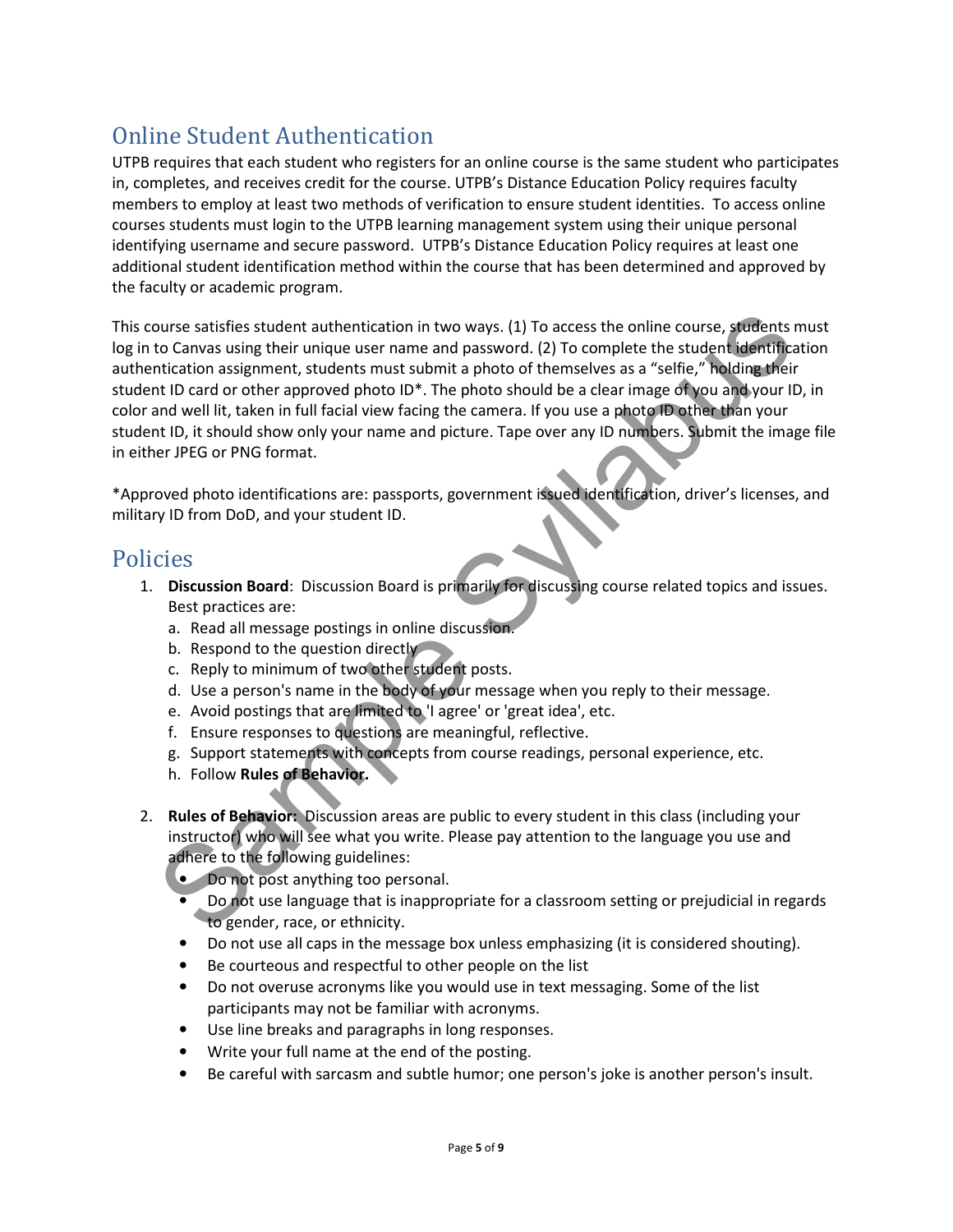#### 3. Make-Up/Late Submission Policy:

All course activities must be submitted before or on set due dates and times. If the student is unable to abide by the due dates and times, it is his/her responsibility to contact the instructor immediately. Barring extenuating circumstances such as documented extended illness, military service, maternity, or natural disaster, late work will be graded at a maximum of 93% of the original value if it is one week late and 85% of the original value if it is two weeks late. The due dates and times for the activities will adhere to the Central Time Zone.

4. Academic Dishonesty/Plagiarism/Cheating: The academic community regards academic dishonesty as an extremely serious matter, with serious consequences. Any effort to gain an advantage not given to all students is dishonest, whether or not the effort is successful. Any suspicion of academic dishonesty will be reported and investigated. A student who engages in scholastic dishonesty that includes, but is not limited to cheating, plagiarism, and collusion will receive an "F" for the course.

All persons involved in academic dishonesty will be disciplined in accordance with University regulations and procedures. For complete information on UTPB student conduct and discipline procedures consult the University's Handbook: Scholastic Dishonesty.

advantage not given to all students is dishonest, whether or not the effort is successful. Any<br>suspicion of academic dishonesty will be reported and investigated. A student who engages is<br>cholastic dishonesty that includes 5. Academic dishonesty includes, but is not limited to cheating, plagiarism, collusion, falsifying academic records, misrepresenting facts, the submission for credit of any work or materials that are attributable in whole or in part to another person, taking an examination for another person, any act designed to give unfair advantage to a student such as, but not limited to, submission of essentially the same written assignment for two courses without the prior permission of the instructor, or the attempt to commit such acts.

Plagiarism includes, but is not limited to the appropriation of, buying, receiving as a gift, or obtaining by any means material that is attributable in whole or in part to another source, including words, ideas, illustrations, structure, computer code, other expression and media, and presenting that material as one's own academic work being offered for credit.

- 6. Attendance and Class Participation: Regular and active participation is an essential, important aspect of this online course. Students will log on a minimum of three times every seven days. All students are expected to do the work assigned; notify the instructor when emergencies arise.
- 7. Tracking: The learning management system has a tracking feature. Statistics are collected that quantifies how often and when students are active in the course and provides information if the student has accessed different pages of the course.
- 8. Absenteeism: All the course activities have set dates to be completed and submitted. After the due dates the activities may not be available for the students. Not logging into an online course is considered absenteeism. Contact instructor immediately in case of an emergency situation.

#### 9. Course Incomplete/Withdrawal/Grade Appeal:

All students should complete the course within the semester they are signed up. Incomplete grades for the course will only be granted if the student provides a valid, documented excuse for not being able to complete the course on time, and has contacted the instructor prior to the scheduled last class to request an extension. The student signs a contract that includes the incomplete course activities and the new due dates.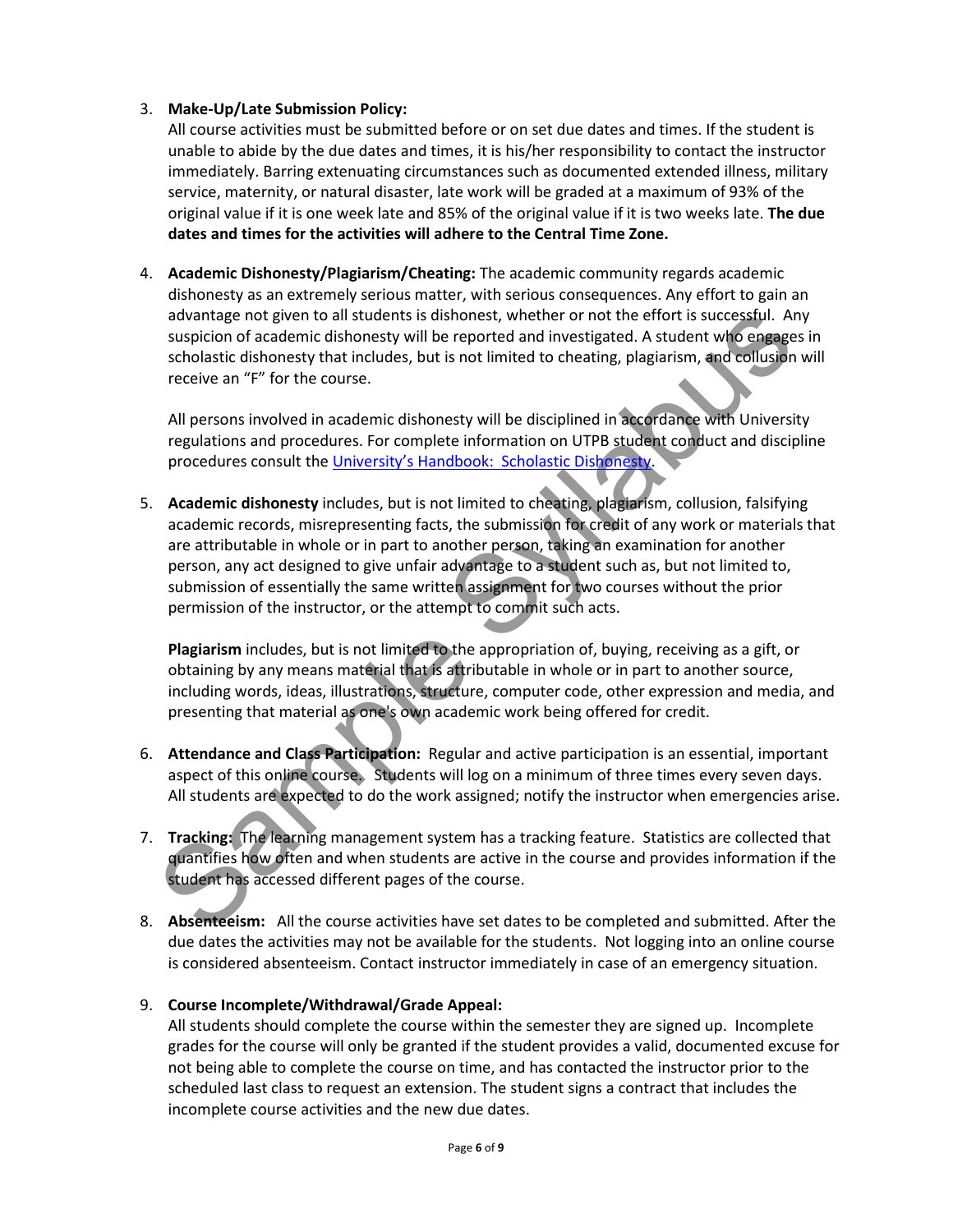Find information and dates regarding drops and withdrawals consult the University Handbook: Drops and Withdrawals and Appeal Process.

10. Accommodation for Students with Disabilities: Students with Disabilities: The University of Texas Permian Basin in compliance with the Americans with Disabilities Act and Section 504 of the Rehabilitation Act provides "reasonable accommodations" to students with disabilities. Only those students, who an Instructor has received an official Letter of Accommodation (LOA) sent by the Office of ADA for Students, will be provided ADA academic accommodations.

### Preparation for Emergencies

| ADA Officer for Students: Mr. Paul Leverington.                                                                                                                                                              |                                                                                                             |  |  |  |  |  |
|--------------------------------------------------------------------------------------------------------------------------------------------------------------------------------------------------------------|-------------------------------------------------------------------------------------------------------------|--|--|--|--|--|
| Address: Mesa Building 4243 /4901 E. University, Odessa, TX 79762                                                                                                                                            |                                                                                                             |  |  |  |  |  |
| Voice Telephone: 432-552-4696.                                                                                                                                                                               |                                                                                                             |  |  |  |  |  |
| Email: ada@utpb.edu.                                                                                                                                                                                         |                                                                                                             |  |  |  |  |  |
|                                                                                                                                                                                                              | For the accessibility and privacy statements of external tools used within courses, go to Accessibility and |  |  |  |  |  |
| <b>Privacy Statements.</b>                                                                                                                                                                                   |                                                                                                             |  |  |  |  |  |
|                                                                                                                                                                                                              |                                                                                                             |  |  |  |  |  |
| <b>Preparation for Emergencies</b>                                                                                                                                                                           |                                                                                                             |  |  |  |  |  |
|                                                                                                                                                                                                              | Computer Crash: Not having a working computer or a crashed computer during the semester will NOT            |  |  |  |  |  |
|                                                                                                                                                                                                              | be considered as an acceptable reason for not completing course activities at a scheduled time. NOTE:       |  |  |  |  |  |
|                                                                                                                                                                                                              | Identify a second computer before the semester begins, that you can use when/if your personal               |  |  |  |  |  |
|                                                                                                                                                                                                              | computer crashes.                                                                                           |  |  |  |  |  |
|                                                                                                                                                                                                              |                                                                                                             |  |  |  |  |  |
| Complete Loss of Contact: If you lose contact with course connectivity completely (i.e. you cannot<br>contact me via Canvas or email), you need to call instructor, and leave message regarding connectivity |                                                                                                             |  |  |  |  |  |
| loss and contact information.                                                                                                                                                                                |                                                                                                             |  |  |  |  |  |
|                                                                                                                                                                                                              |                                                                                                             |  |  |  |  |  |
|                                                                                                                                                                                                              | Lost/Corrupt/Missing Files: You must keep/save a copy of every project/assignment on an external            |  |  |  |  |  |
|                                                                                                                                                                                                              | drive, UTPB Outlook 365 One Drive, or personal computer. In the event of any kind of failure (e.g. virus    |  |  |  |  |  |
| infection, student's own computer crashes, loss of files in cyberspace, etc.) or any contradictions or                                                                                                       |                                                                                                             |  |  |  |  |  |
| problems, you may be required to resubmit the files.                                                                                                                                                         |                                                                                                             |  |  |  |  |  |
|                                                                                                                                                                                                              |                                                                                                             |  |  |  |  |  |
|                                                                                                                                                                                                              |                                                                                                             |  |  |  |  |  |
| <b>Student Support Services</b>                                                                                                                                                                              |                                                                                                             |  |  |  |  |  |
| <b>SERVICE</b>                                                                                                                                                                                               | CONTACT                                                                                                     |  |  |  |  |  |
| ADA Accommodation/Support                                                                                                                                                                                    | <b>Services for Students with Disabilities</b>                                                              |  |  |  |  |  |
|                                                                                                                                                                                                              | (432) 552-4696                                                                                              |  |  |  |  |  |
|                                                                                                                                                                                                              | <b>Testing Services &amp; Academic Accommodations Department</b>                                            |  |  |  |  |  |
| <b>Testing Services</b>                                                                                                                                                                                      | (432) 552-2630                                                                                              |  |  |  |  |  |
|                                                                                                                                                                                                              |                                                                                                             |  |  |  |  |  |
| Advising                                                                                                                                                                                                     | (432) 552-2661                                                                                              |  |  |  |  |  |
|                                                                                                                                                                                                              | <b>UTPB Academic Advising Center</b>                                                                        |  |  |  |  |  |
|                                                                                                                                                                                                              |                                                                                                             |  |  |  |  |  |

### Student Support Services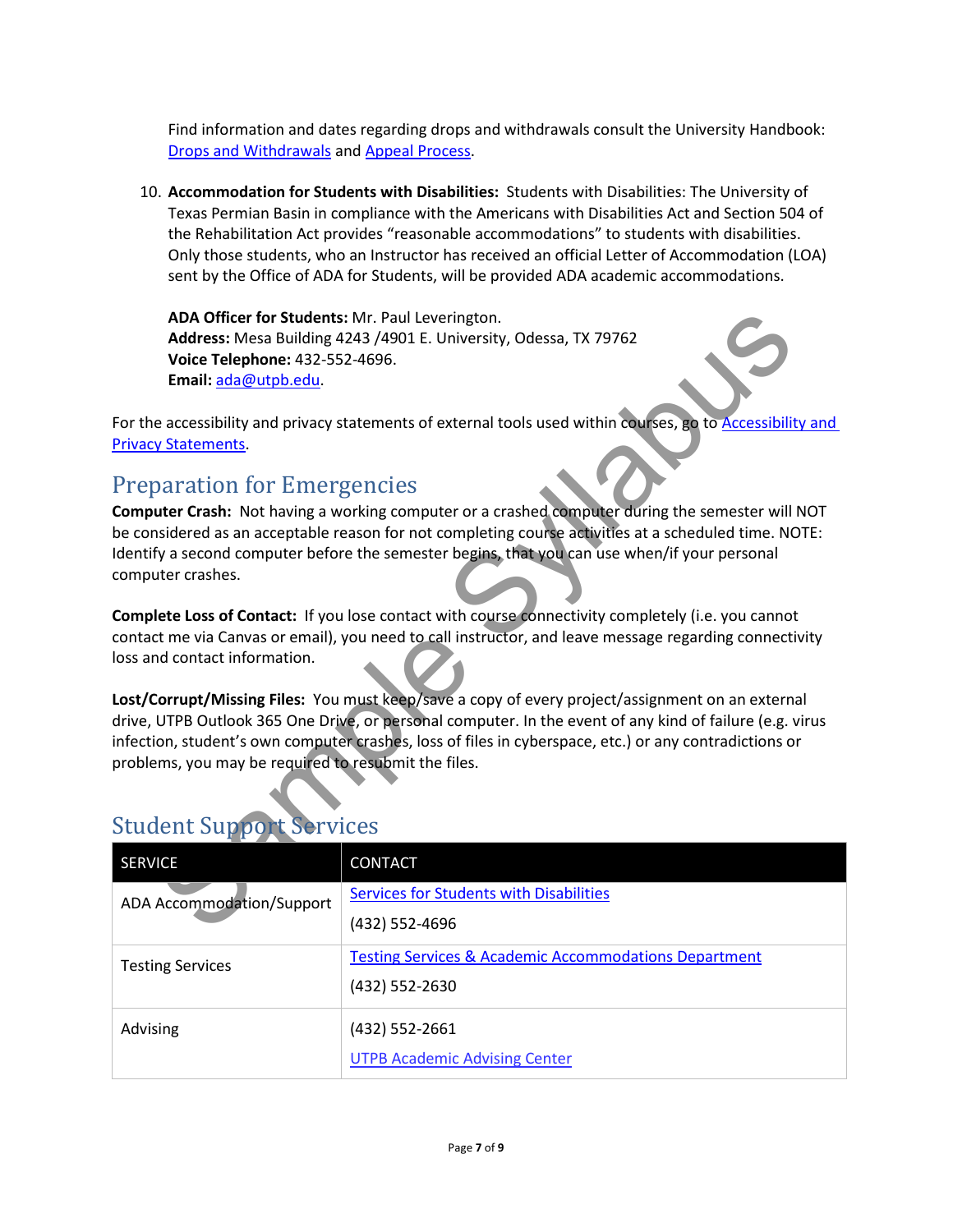| <b>SERVICE</b>                                                                                                                                                                                                                                                                | <b>CONTACT</b>                                                                                                                                                                                                      |  |  |  |
|-------------------------------------------------------------------------------------------------------------------------------------------------------------------------------------------------------------------------------------------------------------------------------|---------------------------------------------------------------------------------------------------------------------------------------------------------------------------------------------------------------------|--|--|--|
| <b>Bookstore</b>                                                                                                                                                                                                                                                              | <b>UTPB Campus Bookstore</b><br>(432) 552-0220                                                                                                                                                                      |  |  |  |
| Email, Office 365,<br>my.utpb.edu                                                                                                                                                                                                                                             | <b>Information Technology</b>                                                                                                                                                                                       |  |  |  |
| Financial Aid and Scholarship                                                                                                                                                                                                                                                 | <b>UTPB Financial Aid</b><br>(432) 552-2620                                                                                                                                                                         |  |  |  |
| Library                                                                                                                                                                                                                                                                       | The J. Conrad Dunagan Library Online at<br>(432) 552-2370                                                                                                                                                           |  |  |  |
| Registrar                                                                                                                                                                                                                                                                     | <b>UTPB Registrar</b><br>(432) 552-2635                                                                                                                                                                             |  |  |  |
| <b>Student Services</b>                                                                                                                                                                                                                                                       | <b>Student Services</b><br>(432) 552-2600                                                                                                                                                                           |  |  |  |
| <b>Technical Support</b>                                                                                                                                                                                                                                                      | Canvas<br>1-866-437-0867                                                                                                                                                                                            |  |  |  |
| <b>Tutoring &amp; Learning</b><br>Resources                                                                                                                                                                                                                                   | If you are taking courses through UTPB the following links provide<br>services: <b>Smarthinking Online Tutoring</b> (provides tutoring services),<br>SmarterMeasure (measures learner readiness for online course). |  |  |  |
|                                                                                                                                                                                                                                                                               |                                                                                                                                                                                                                     |  |  |  |
| <b>End-of-Course Evaluation &amp; Instructor Evaluation</b>                                                                                                                                                                                                                   |                                                                                                                                                                                                                     |  |  |  |
| Every student is encouraged to complete an end of course evaluation survey provided by UTPB. During<br>the last two weeks of class, there will be an announcement in Canvas, an email, and a button in your<br>course navigation that will take you to any available surveys. |                                                                                                                                                                                                                     |  |  |  |
| The survey is anonymous and your responses are confidential. Your feedback is critical to us and to your                                                                                                                                                                      |                                                                                                                                                                                                                     |  |  |  |
| instructor as we strive to improve our offerings, and our support of you, the students.                                                                                                                                                                                       |                                                                                                                                                                                                                     |  |  |  |
| Disclaimer & Rights                                                                                                                                                                                                                                                           |                                                                                                                                                                                                                     |  |  |  |

# End-of-Course Evaluation & Instructor Evaluation

# Disclaimer & Rights

Information contained in this syllabus was to the best knowledge of the instructor considered correct and complete when distributed for use in the beginning of the semester. However, the instructor reserves the right, acting within the policies and procedures of UTPB to make changes in the course content or instructional techniques without notice or obligation. Students will be informed about the changes, if any.

# Copyright Statement

Many of the materials that are posted within UTPB courses are protected by copyright law. These